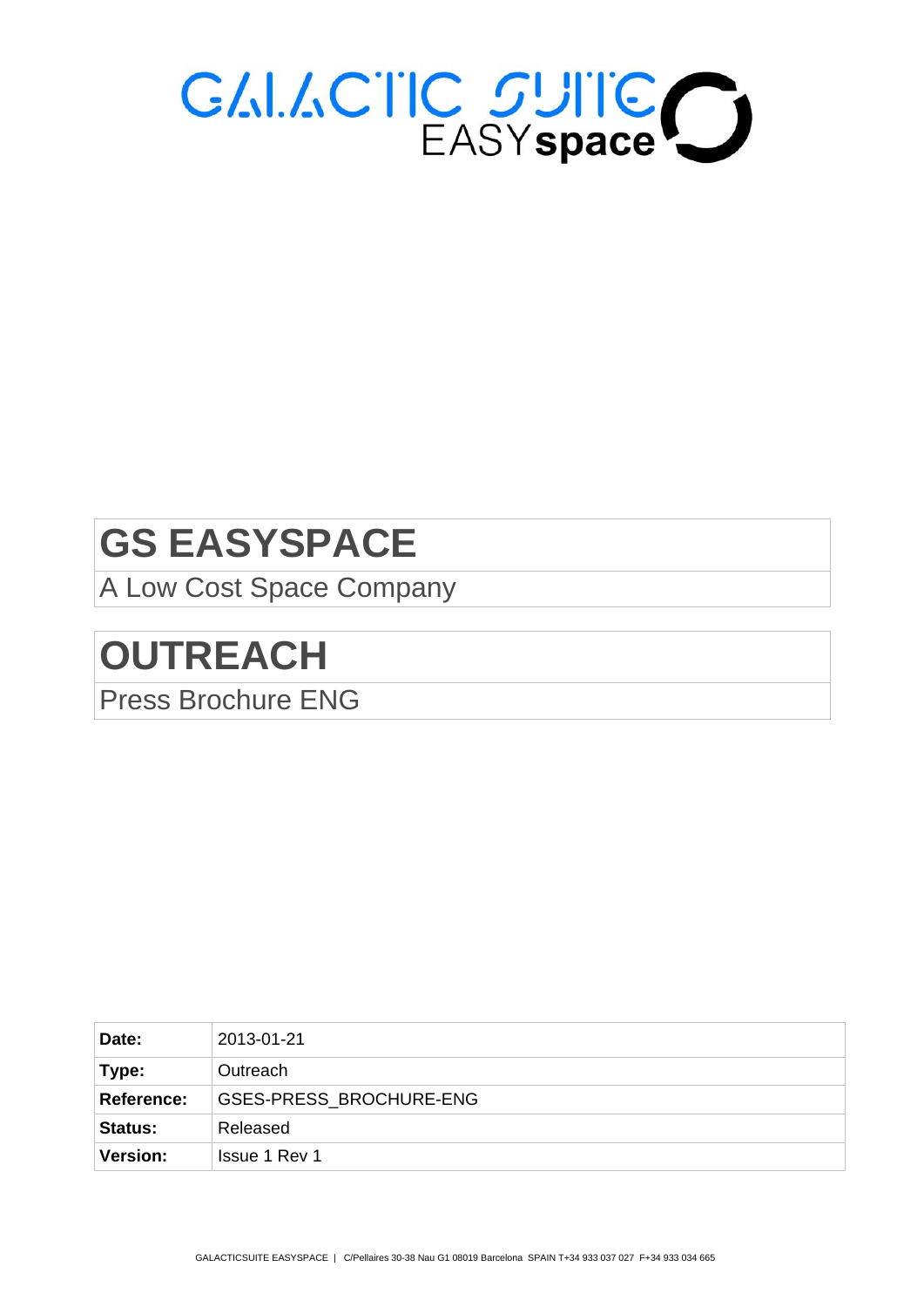| <b>1. PRESENTATION</b>                                                                                                                                                                                                                                                                                                                                                                                          | 3                                                                                                              |
|-----------------------------------------------------------------------------------------------------------------------------------------------------------------------------------------------------------------------------------------------------------------------------------------------------------------------------------------------------------------------------------------------------------------|----------------------------------------------------------------------------------------------------------------|
| 1.1. VISION<br>1.2. MISSION<br>1.3. COMPETITIVE ADVANTAGE<br>1.4. MILESTONES ACHIEVED                                                                                                                                                                                                                                                                                                                           | 3<br>$\mathbf{3}$<br>3<br>4                                                                                    |
| <b>2. STRATEGICAL PARTNERS</b>                                                                                                                                                                                                                                                                                                                                                                                  | 5                                                                                                              |
| 2.1. CHINA GREAT WALL INDUSTRY CORPORATION<br>2.2. ALTRAN TECHNOLOGIES<br>2.3. GMV<br>2.4. EADS CASA ESPACIO<br>2.5. THALES ALENIA SPACE ESPAÑA<br>2.6. NATIONAL INSTITUTE FOR AEROSPACE TECHNOLOGY (INTA)<br>2.7. AEROSPACE TECHNOLOGY CENTER (CTAE)<br>2.7. BARCELONA TECH - TECHNICAL UNIVERSITY OF CATALONIA (UPC)<br>2.8. STARDUST CONSULTING<br>2.9. INTERNATIONAL SPACE BROKERS                          | 5<br>5<br>6<br>$\,6$<br>$\,6$<br>$\,6$<br>$\overline{7}$<br>$\overline{7}$<br>$\overline{7}$<br>$\overline{7}$ |
| <b>3. PRODUCTS</b>                                                                                                                                                                                                                                                                                                                                                                                              | 8                                                                                                              |
| 3.1. LOW COST TRANSPORTATION<br>3.1.1. Lunar transportation<br>3.1.2. Payload transportation to GEO<br>3.1.3. Payload transportation to LEO<br>3.1.4. Small payload transportation to LEO<br>3.2. LOW COST PAYLOAD CONSTRUCTION<br>3.2.1. Construction of payload to the Moon<br>3.2.2. Construction of payload to GEO<br>3.2.3. Construction of payload to LEO<br>3.2.4. Construction of small payloads to LEO | 8<br>8<br>8<br>8<br>8<br>$\boldsymbol{9}$<br>9<br>9<br>9<br>10                                                 |
| <b>4. CUSTOMERS</b>                                                                                                                                                                                                                                                                                                                                                                                             | 11                                                                                                             |
| 4.1. BARCELONA MOON TEAM<br>4.2. GOVERNMENTS AND NATIONAL SPACE AGENCIES<br><b>4.4. NEW ACTORS</b>                                                                                                                                                                                                                                                                                                              | 11<br>11<br>11                                                                                                 |
| <b>5. LAUNCH CALENDAR</b>                                                                                                                                                                                                                                                                                                                                                                                       | 12                                                                                                             |
| <b>6. COMMERCIAL AGENTS</b>                                                                                                                                                                                                                                                                                                                                                                                     | 13                                                                                                             |
| 6.1. CHINA GREAT WALL INDUSTRY CORPORATION                                                                                                                                                                                                                                                                                                                                                                      | 13                                                                                                             |
| 7. CONTACT                                                                                                                                                                                                                                                                                                                                                                                                      | 16                                                                                                             |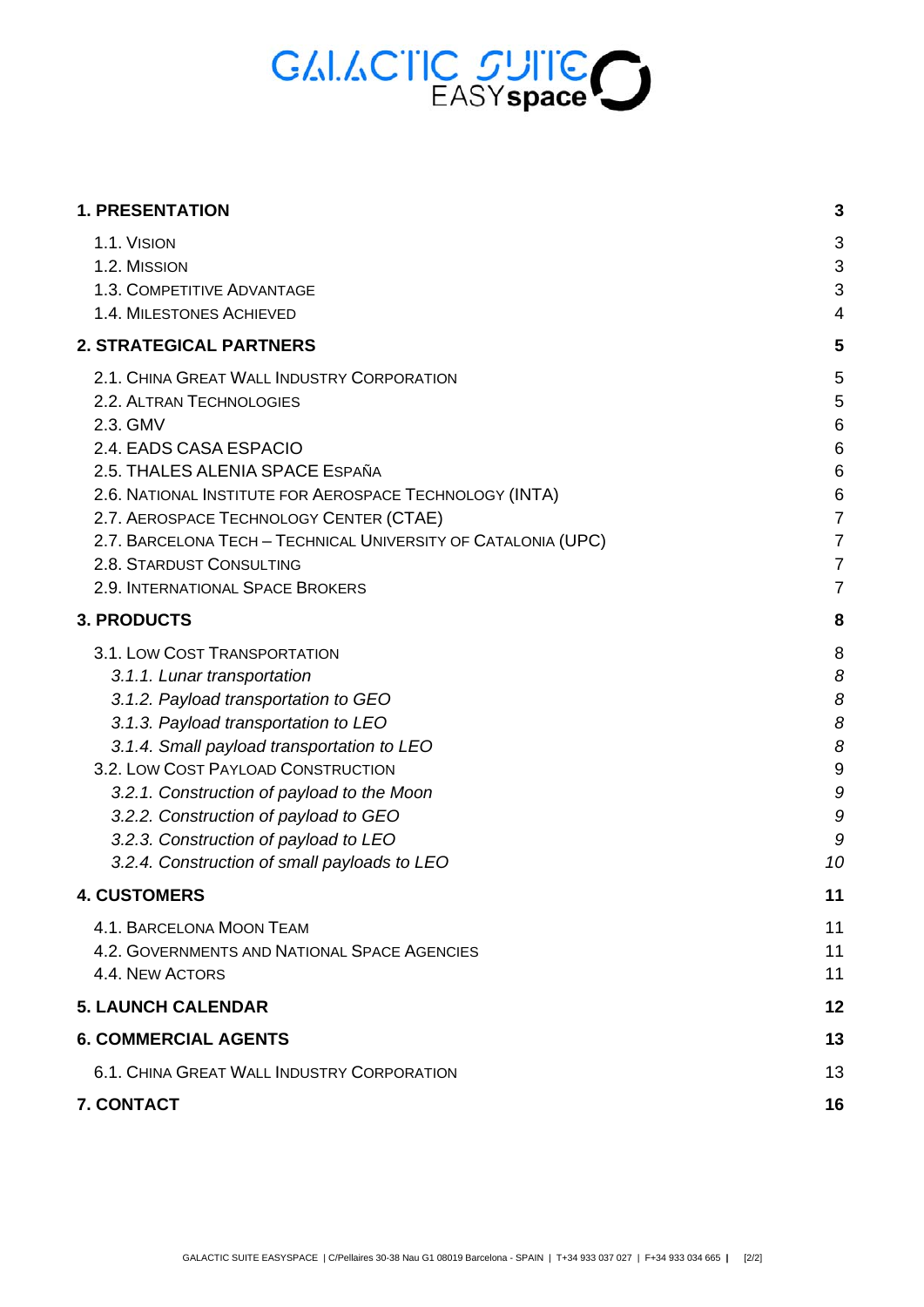# **1. Presentation**

#### **1.1. Vision**

In recent years the space sector worldwide is undergoing a paradigm shift. With the U.S. as the epicentre of change, since the Augustine report, the governments reorganize its resources to be directed towards more remote missions, leaving other aspects, such as the Low Earth Orbit access, to private companies. Other important factors will join this to help reducing costs of certain missions. Furthermore, there will grow a market of new players (small countries, universities, private sector ...) and new applications (search, navigation, Earth observation, communications, interplanetary mining...), which require smaller, cheaper satellites.

The result is a market opportunity that can be filled in by new dynamic companies, which will develop space missions with a low cost philosophy, reducing budgets and time with jeopardizing safety, a concept which can only applies to unmanned missions.

#### **1.2. Mission**

GALACTIC SUITE EASY SPACE aims at **developing, building and launch to orbit payloads at a very low cost.** As a first step in its business development, Galactic Suite Easy Space is commercializing payload transportation, after which the company will go on with the design and construction of the payload for those customers.

GALACTIC SUITE EASY SPACE is a filial company of the Galactic Suite Group, which objective is creating opportunities around technology and people to promote the private access to space. Founded in 2007 by Xavier Claramunt, the group creates cutting edge concepts and promotes them through industrial joint ventures, together with technology centres and universities. The projects developed by the group include:

- Galactic Suite Space Resort is the company that promotes the construction of the first space hotel based in the technology of the European builder EADS Astrium
- Galactic Suite Design offers conceptualization and design concepts in the space sector, and it is member of the Barcelona Aeronautics and Space Association (BAIE) since 2009.
- Barcelona Moon Team, the only registered Spanish team in the international technology competition Google Lunar X Prize to land a private robotic mission to the Moon before the end of 2015.

### **1.3. Competitive Advantage**

GALACTIC SUITE EASY SPACE's competitive advantage is based in its particular low cost philosophy that allows reducing the mission costs in an order of magnitude of that of a governmental mission. Within the factors that make this possible we can highlight:

#### **Global market**

The company analyzes all current and under development launch suppliers to get the best price through volume purchasing, also setting a regular schedule of launches.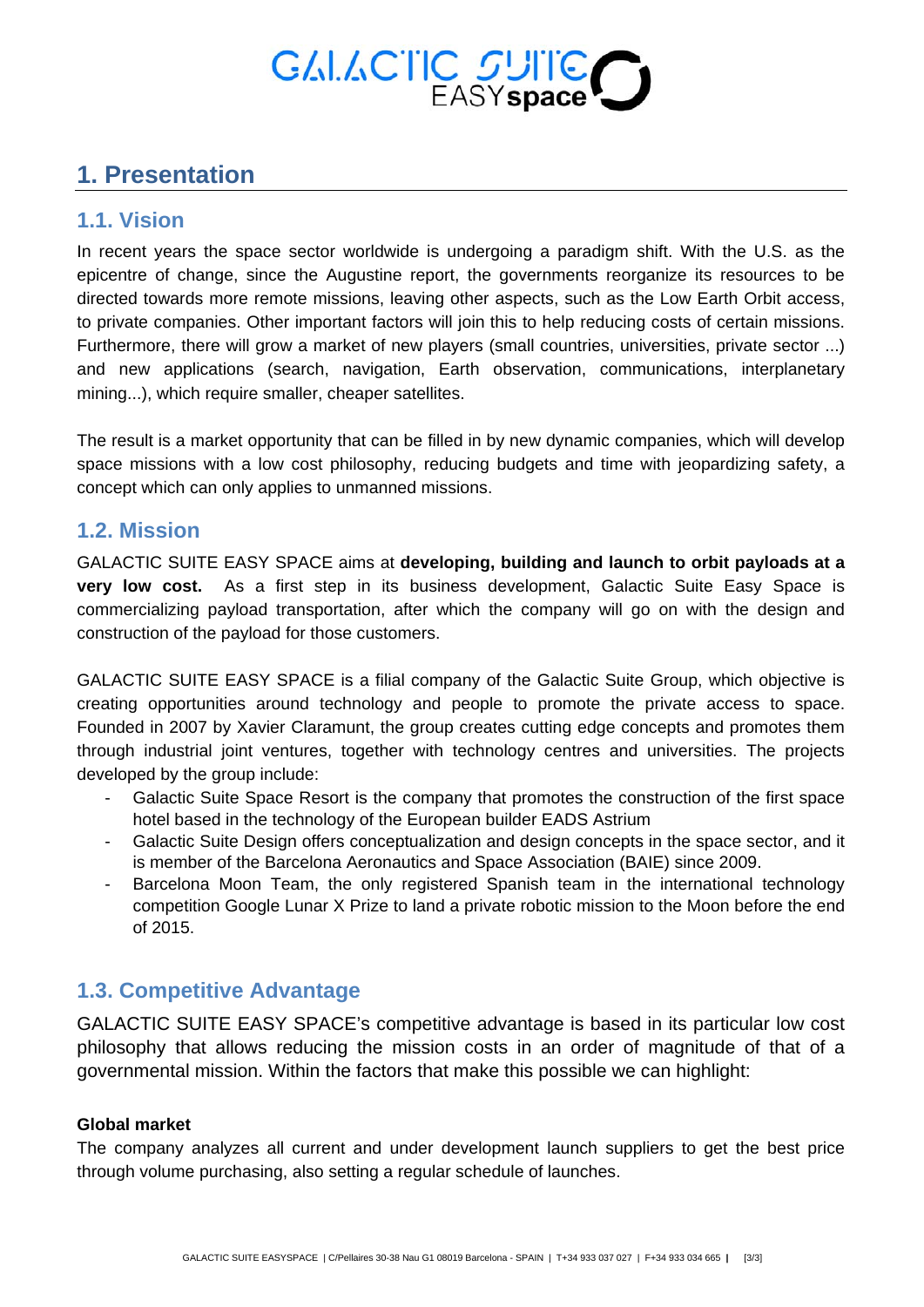

#### **Fordization**

The new company will base its design and production in standardization, volume purchase and mass production to reduce costs.

#### **Reutilization**

The low cost company will base its commissions, whether they are mission analysis or hardware/software production in the use of amortized designs.

#### **De-regulation**

By expanding the market to customers who are not national agencies, regulatory standards will be relaxed, which will reduce also the costs.

#### **Reliability**

The cost /reliability ratio is exponential, which means that most of the cost of missions are currently located in the attempt of reaching 99,9% reliability. Reducing the reliability of the mission to 95% will reduce the cost of the mission to a fifth. The company could even launch two missions at half of the current price and get the reliability close to 100%.

#### **1.4. Milestones Achieved**

In the last years, Galactic Suite Easy Space has achieved a number of strategic goals that are a major competitive advantage over potential competitors:

#### **Commercial Agent agreement with China Great Wall Industry Corporation**

Galactic Suite Easy Space has signed with the state-owned China CGWIC an agreement to market their launchers in Europe with an area of exclusivity that will expand along with the missions completed together.

#### **Spanish Industrial Consortium**

Galactic Suite Easy Space has joined the leading companies in the Spanish space industry, meeting between them the skills to carry out the construction of the additional equipment to launches the payloads.

#### **Barcelona Moon Team**

Galactic Suite Easy Space is leading since 2010 the only registered Spanish team in international competition Google Lunar X PRIZE endowed with \$30M. The team is funded entirely with private companies sponsorships.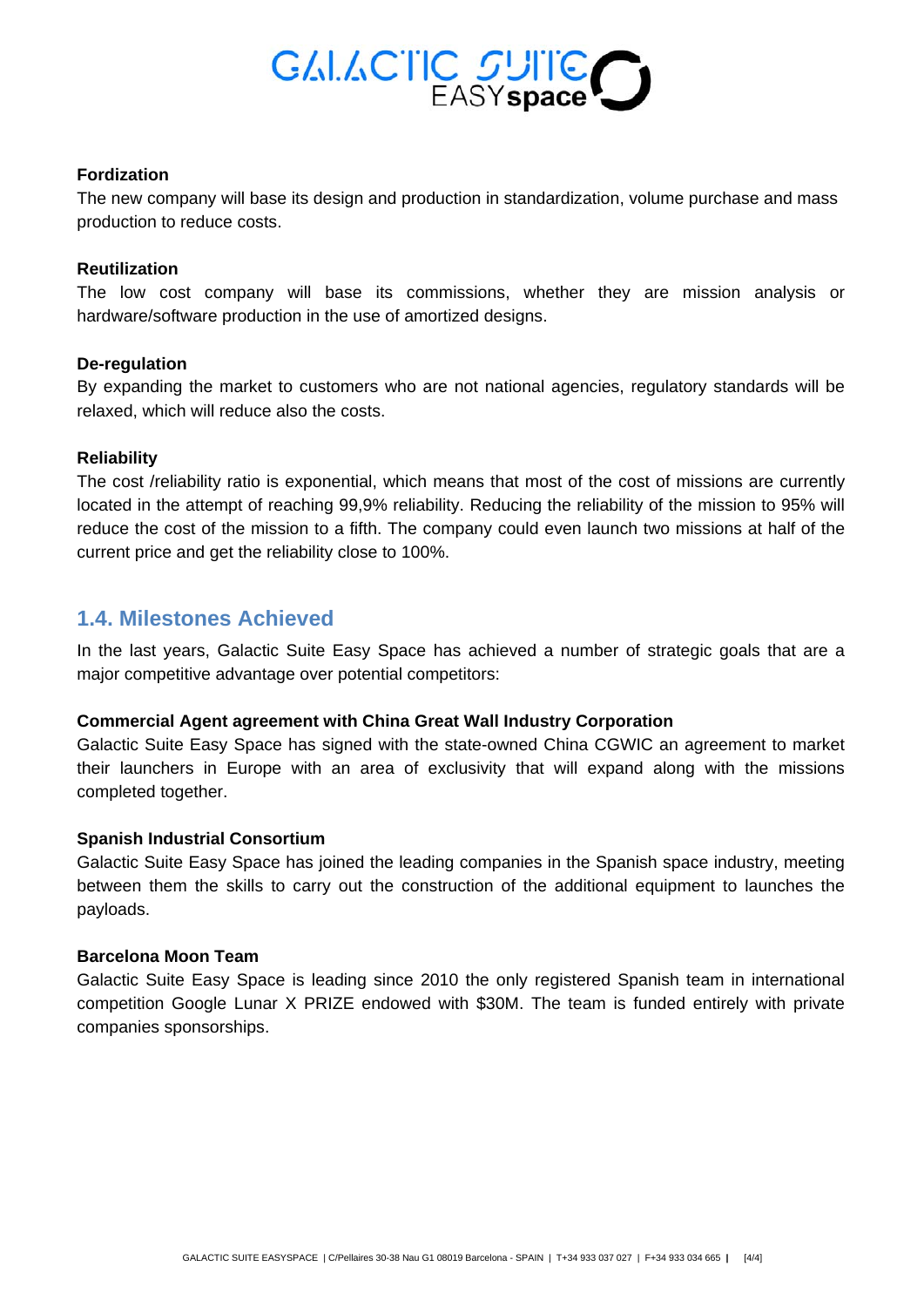## **2. Strategical Partners**

To lead this new market and support the company, it has been created an industrial consortium with China Great Wall Industry Corporation (launch service technology partner in China), Altran (as technology and business development partner in their offices both in Spain and China) , GMV, EADS Astrium, Thales Alenia Space and the support of the National Institute of Aerospace Technology – INTA. This consortium will look after the design and construction of the payload interfaces and complementary equipment.



#### **2.1. China Great Wall Industry Corporation**

Established in 1980, China Great Wall Industry Corporation (CGWIC) is the sole commercial organization authorized by the Chinese government to provide satellites, commercial launch services and to carry out international space cooperation.

CGWIC is devoted to the internationalized development of China's space industry by providing comprehensive solutions for commercial launch services, satellite export, satellite ground tracking and control station construction, satellite applications, project financing, project insurance and technical training, etc.

#### **2.2. Altran Technologies**

Altran Technologies is a multinational company for technological and innovation consultancy, with more than 17.000 advisors all around the world. It has been part of many European space projects such as the Ariane 5 launcher, the International Space Station (ISS), the Automated Transfer Module (ATV), large communication satellites and science projects such as the Mars and Venus Express probes, the Herschel-Planck space telescope or the SMOS-MIRAS mission.

Altran is an strategic partner of the EADS group for the engineering and R+D development of their products. Within the Altran Group, its Spanish filial company has an special relevance with close to 2000 advisors and a growing participation in the space sector.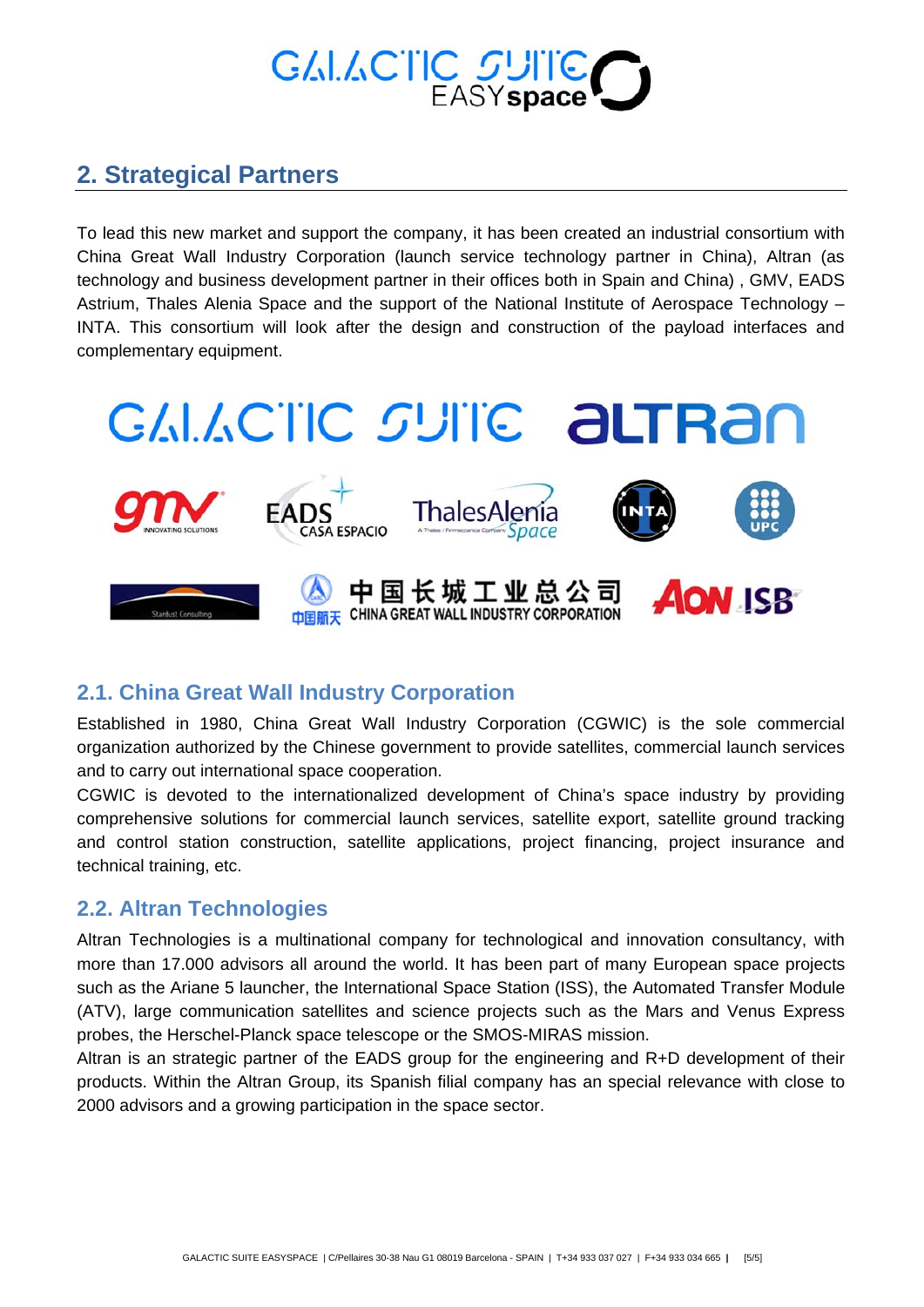

#### **2.3. GMV**

GMV is a privately owned technological enterprise group with an international presence. The group employs more than 1,000 staff, most of whom work in the Space business (about 550) and have outstanding experience and capabilities, including consultancy, system engineering, software development and turn-key systems integration, characterized by the common denominator of innovation for the areas of global navigation satellite systems and applications, flight dynamics, satellite control centres, mission analysis, mission planning and scheduling, payload data segments, science operations centres, user segments and space segment, satellite communications, simulation, systems engineering and GNC, and on-board and embedded software.

#### **2.4. EADS CASA ESPACIO**

EADS Casa Espacio is a company part of Astrium. Located in Madrid, it is composed of more than 400 qualified workers dedicated for more than 30 years to Space Systems, including satellites, platforms, payloads and launchers. The Company has special strength in System Engineering tasks and Assembly, Integration and Verification (AIV) activities for the different payloads and platforms. It is also a reference point for thermal control, mechanisms and structure subsystems design and for antennas design and manufacturing. It has been Prime Contractor of several projects (Minisat, PAZ, INGENIO, SMOS and Spainsat payloads among others) having as customers ESA, HISPASAT, Arianespace, INTA and NASA and standing out for the quality of the results provided.

#### **2.5. THALES ALENIA SPACE España**

Thales Alenia Space España is a Spanish company devoted to the development of space systems and equipment for telecommunications, Earth observation, scientific research, exploration of the universe, navigation and space vehicles and infrastructure for commercial and institutional programs both civilian and military. The company is a global leader in telecommunication systems and repeaters and Telemetry, Tracking and Command (TTC) data communications equipment in S-band for satellites and spacecraft, with a share of 50% of the world accessible market. Thales Alenia Space España has been working for over 20 years in scientific and Earth observation programmes, providing communications equipment and data processing and mechanism control units for space agencies around the world. It also develops RF and optical sensors for formation flying with application in future scientific and exploration missions.

#### **2.6. National Institute for Aerospace Technology (INTA)**

INTA is a public research organization specialized in aerospace research and technology development. Its main functions include: acquisition, maintenance and continuous improvement of all those technologies for aerospace application; the realization of all kinds of tests to verify and certify materials, components, equipment, subsystems and application systems in aerospace; the technical advice and services to institutions and government agencies as well as industrial and technology companies; act as a technology centre of the Ministry of Defense.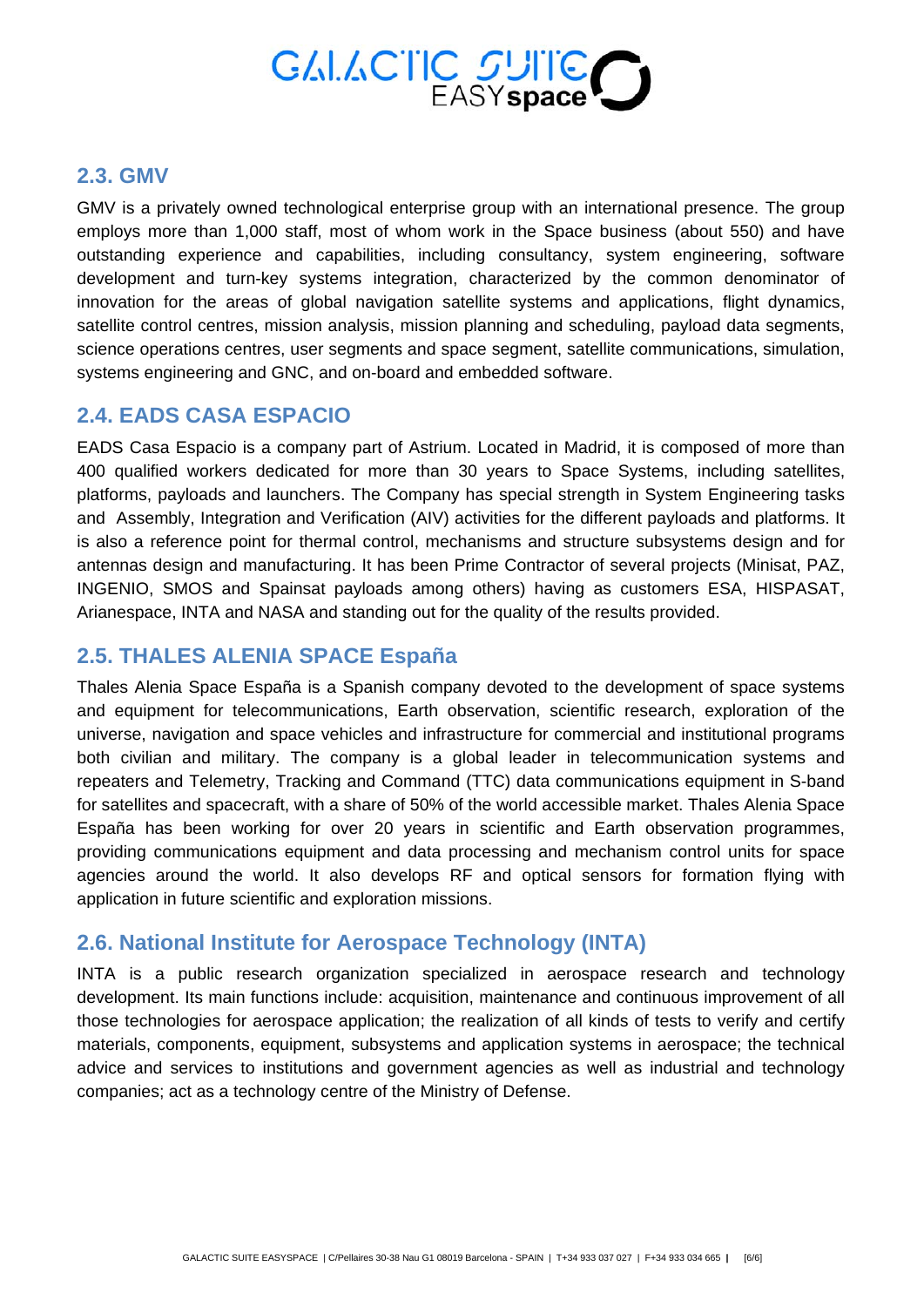

### **2.7. Aerospace Technology Center (CTAE)**

CTAE is a not-for-profit private foundation that provides technology services to local industry, while also participating in national level and European research programs. It comprises a multidisciplinary group of specialists who work directly for private clients, or as members of integrated project teams with clients including the European Space Agency, the Galileo Supervisory Authority, the regional government of Catalonia, the national government of Spain, and the European Commission, in addition to many industrial customers. Recently it has integrated into the larger ASCAMM technology centre.

#### **2.7. Barcelona Tech – Technical University of Catalonia (UPC)**

The UPC is a public institution of higher education and research, specializing in the fields of architecture and engineering sciences and involved in technology development. UPC develops quality research, and its high level of technology transfer to society generates knowledge, research, innovation and technological advancement.

To assist the project the University has created a chair with participation of several departments, including the Engineering Department of Automatic Control and Industrial Informatics (ESAII), the Research Centre in Nanoengineering (Crne), or the Department of Applied Mathematics

#### **2.8. Stardust Consulting**

Stardust Consulting is a legal advisory firm specialized in space. It advises both private companies and public institutions, including the issue of space tourism. Its members are part of the International Institute of Space Law (IISL) and the European Centre for Space Law (ECSL) of the ESA. Its activities aim at developing the Spanish space sector regulation because, unlike other countries around Spain, there is no Spanish Space Law regulating space activity and encouraging its access to the private sector

#### **2.9. International Space Brokers**

International Space Brokers (ISB), part of AON Risk Solutions, is the world's only insurance broker dedicated exclusively to the space industry. We harness our insurance and space industry expertise to make complex situations simple, developing innovative responses that bring value to our clients.

The ISB team brings together experts in space engineering, contract negotiation, finance, risk management and insurance. In less than two decades we have become one of the most respected names in space insurance, with a client list that includes eight of the world's top 20 satellite companies. We currently place over 35% of the world's space insurance premium.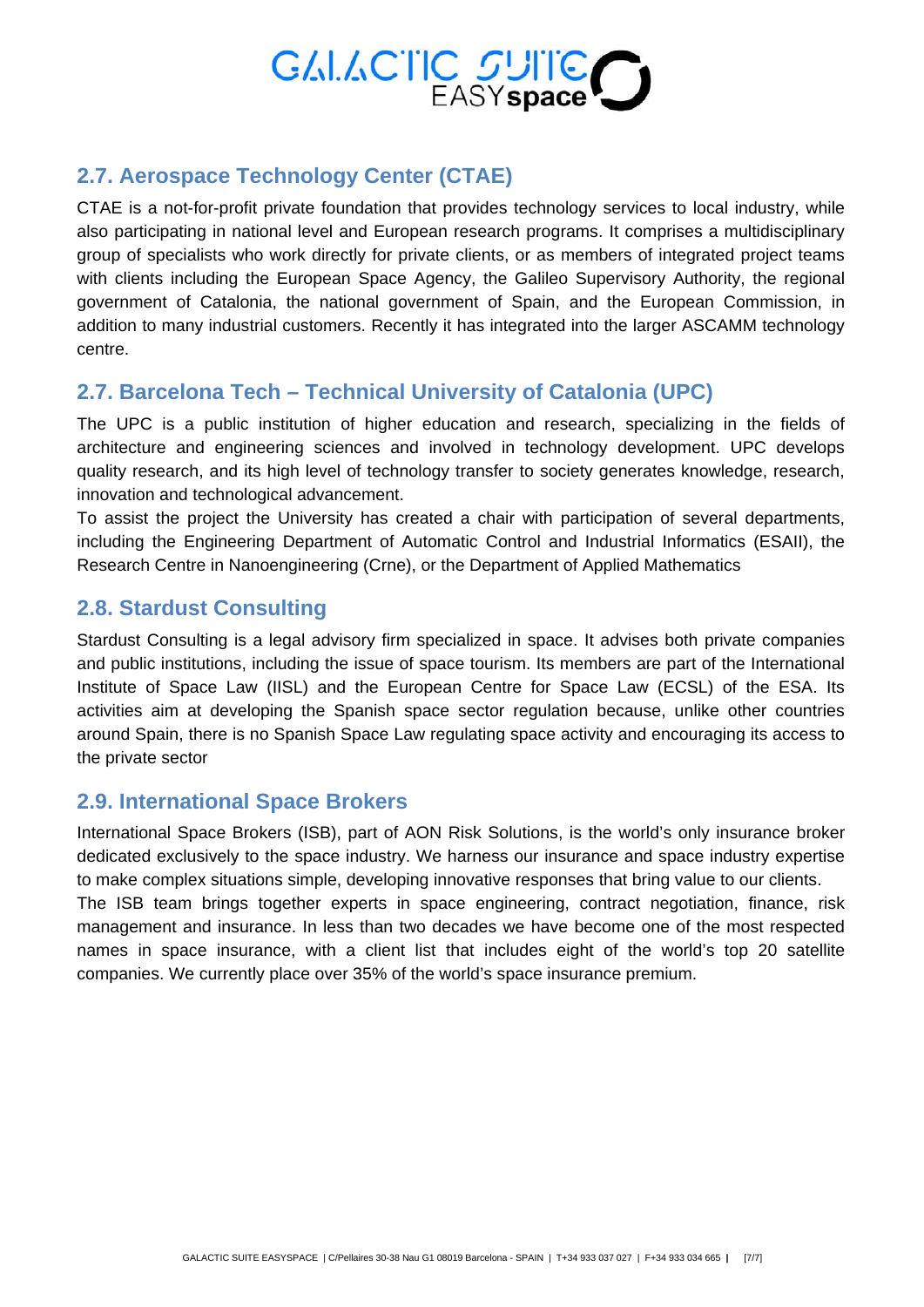### **3. Products**

GALACTIC SUITE EASY SPACE offers its products at ultracompetitive prices in its two activity areas:

### **3.1. Low Cost Transportation**

GALACTIC SUITE EASY SPACE **launch of payloads into orbit**, within a particular range of mass, mission typologies and orbital destinations, which will optimize the costs dedicated to the launch. In collaboration with its launch provider China Great Wall Industry Corporation, the company offers the following destinations with the associated prices:

#### **3.1.1. Lunar transportation**

GALACTIC SUITE EASY SPACE offers lunar transportation with 40kg of payload landed on the surface of the Moon at a price of **54MEur**, equivalent to **1.35MEur/kg,** a tenth of the equivalent cost in a governmental mission.

#### **3.1.2. Payload transportation to GEO**

GALACTIC SUITE EASY SPACE offers payload transportation up to 1000kg to geostationary orbit at a price of **30 million of Euros**, equivalent to **30.000Eur/Kg**, in dedicated launches especially for smaller communication satellites.

#### **3.1.3. Payload transportation to LEO**

GALACTIC SUITE EASY SPACE offers payload transportation up to 2000kg to low Earth orbit at a price of **27 million of Euros**, in dedicated or dual launches, equivalent to **13.500Eur/Kg**.

#### **3.1.4. Small payload transportation to LEO**

GALACTIC SUITE EASY SPACE offers the launch of small payloads integrated in a precise and regular calendar, as an alternative to the opportunity and *piggy back* launches, very imprecise in terms of scheduling. In collaboration with China Great Wall Industry Corporation, GALACTIC SUITE EASY SPACE analyses the viability of an optimized launcher for small payloads to LEO. The company estimated a price to LEO of **4MEur** for **50kg** total payload, equivalent to a price per kilogram of **80.000Eur/kg**.

In addition, customer may select the purchase of the transportation for a payload with or without insurance. The table hereunder summarizes the destinations, maximum capacity, price per kilogram and price per kilogram insured, meaning that in the event of launch failure bringing the loss of the payload, the cost of the launch would be returned (although not the cost of the payload itself).

| <b>DESTINATION</b>                   | <b>MAX. CAPACITY</b> | <b>PRICE/KG</b> | <b>PRICE/KG. Insured</b> |
|--------------------------------------|----------------------|-----------------|--------------------------|
| Lunar Surface                        | 40 Kg                | 1,35 MEur/Kg    | 1,8 MEur/Kg              |
| Geosynchronous orbit GSO (incl.GEO)  | 1000 Kg              | 30KEur/Kg       | 40KEur/Kg                |
| Low Earth orbit (LEO)                | 2000 Kg              | 13,5KEur/Kg     | 18KEur/Kg                |
| Low Earth orbit (LEO) Small payloads | 450 Kg               | 80KEur/Kg       | 105KEur/Kg               |

Fig. Table summarizing the transportation services of GSES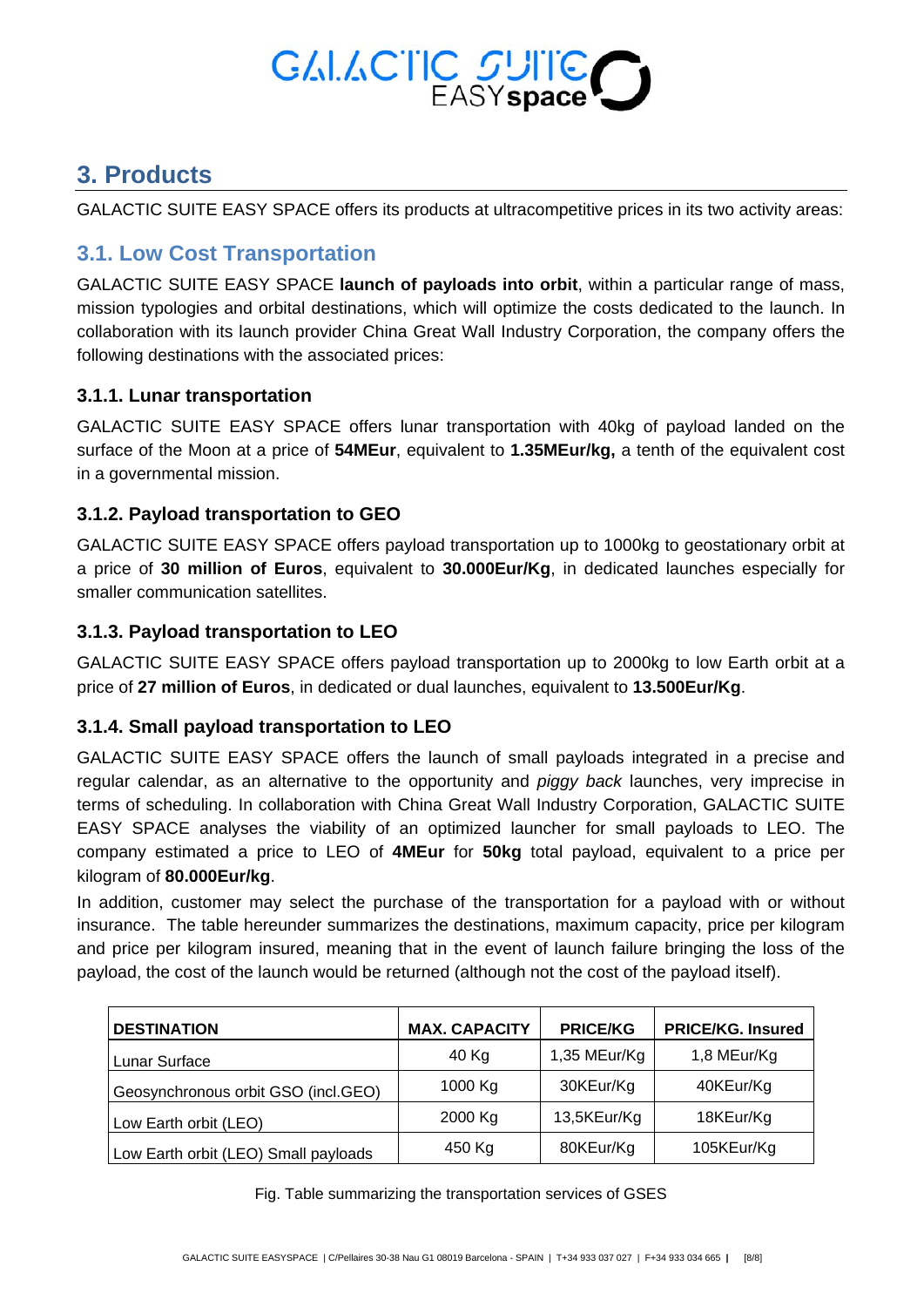

#### **3.2. Low Cost Payload Construction**

GALACTIC SUITE EASY SPACE services its customers with the design, development and construction of space hardware and software to meet the low cost philosophy in the standardisation, the reusability, the statistic risk palliation. Initially all the company's products are specific, developed and built under customer's requirements, but as times goes by the company will optimize these products to be recurrent, decreasing its costs by bringing them to mass production.

Space hardware is then categorized regarding its orbit/function/mass as follows:

#### **3.2.1. Construction of payload to the Moon**

Galactic Suite Easy Space and its providers, based in the experience gained in its participation in the Barcelona Moon Team, within the international competition GLXP, offers complete missions to the Moon surface. Customers can purchase a slot in the lunar lander to bring a self-built payload. They also can order to GSES the construction of the payload to occupy that slot. These payloads can be demonstrators, scientific experiments (in collaboration with scientific teams), or a lunar rover to travel on the lunar surface.

The company quantifies the cost of the construction of the lunar rover or other moon hardware in **300KEur/kg** as a payload itself (To which it should be added the price of the transportation – as for point 3.1.1).

#### **3.2.2. Construction of payload to GEO**

Geostationary (GEO) or geotransfer (GTO) missions are very common, especially for telecommunication satellites. This allows that the satellite platforms (bus) can be very standardized (recurrent), allowing for a cost reduction.

Galactic Suite Easy Space operates GEO and GTO missions for payloads up to 1.000kg. Customers of these flights can purchase the slot in a dedicated or dual flight (as for section 4.1.2) or, on top of this, order to GSES and its partners the construction of the satellite they require. GSES estimates that 50% of the payload will be provided by the company, 500kg. The company quantifies the construction of the satellite to GEO and GTO in **100kEur/kg** as a construction cost (to which it should be added the cost of the transportation itself – as for point 3.1.2).

#### **3.2.3. Construction of payload to LEO**

Low Earth Orbit (LEO) or Medium Earth Orbit (MEO) missions are mainly used for Earth observation and geopositioning satellites. New possibilities offered by miniaturization, and the current trend for satellite constellations, allow for a cost reduction of such recurrent equipment.

Galactic Suite Easy Space operates LEO and MEO missions for payloads up to 2.000kg. Customers of these flights can purchase the slot in a dedicated or dual flight (as for section 4.1.3) or, on top of this, order to GSES and its partners the construction of the satellite they require. GSES estimates that 50% of the payload will be provided by the company, 1.000kg. The company quantifies the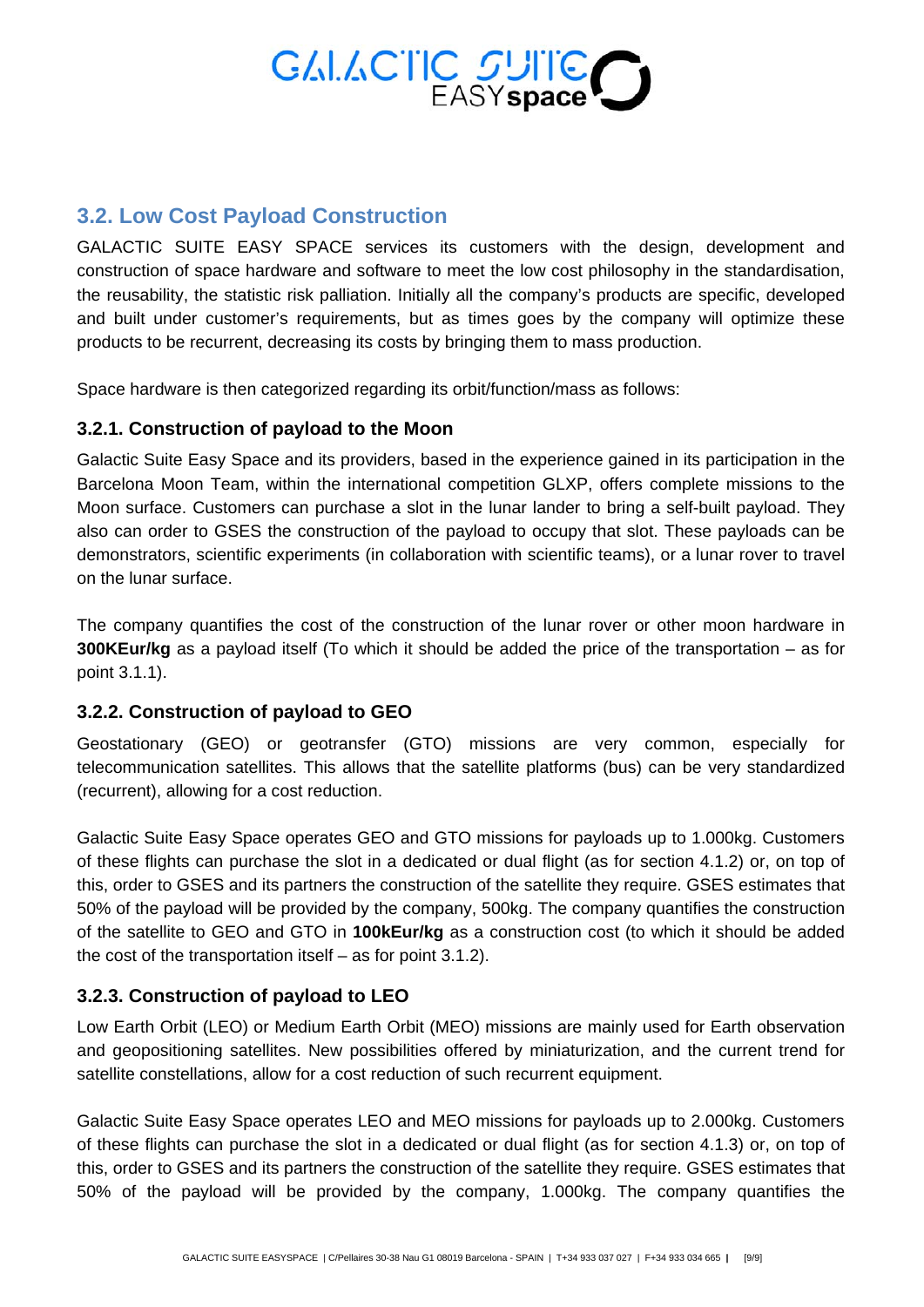

construction of the satellite in **100kEur/kg** as a construction cost (to which it should be added the cost of the transportation itself – as for point 4.1.3).

#### **3.2.4. Construction of small payloads to LEO**

It is very likely that customer of the small payload transportation are mainly universities and private companies that build their own equipment for research and testing. GSES offers for them the slot to multiple payload launches (as for section 4.1.4). However the company also offers, together with its preferred partners, the construction of the mini satellite required by them.

The company quantifies the construction of the satellite in **100kEur/kg** as a construction cost (to which it should be added the cost of the transportation itself – as for point 3.1.3).

Customer may select the purchase of the construction of a payload with or without insurance. The table hereunder summarizes the type of payload depending on its destination, with a price per kilogram and price per kilogram insured, meaning that in the event of a launch or payload failure bringing the loss of the payload or service, the cost of the payload construction would be returned.

| <b>CONSTRUCTION</b>                 | <b>PRICE/KG</b> | <b>PRICE/KG.AS</b> |  |  |
|-------------------------------------|-----------------|--------------------|--|--|
| Lunar Surface                       | 300 KEur/Kg     | 400 KEur/Kg        |  |  |
| Geosynchronous orbit GSO (incl.GEO) | 100KEur/Kg      | 135KEur/Kg         |  |  |
| Low Earth Orbit (LEO)               | 100KEur/Kg      | 135KEur/Kg         |  |  |

Fig. Table summarizing the construction services and pricing of GSES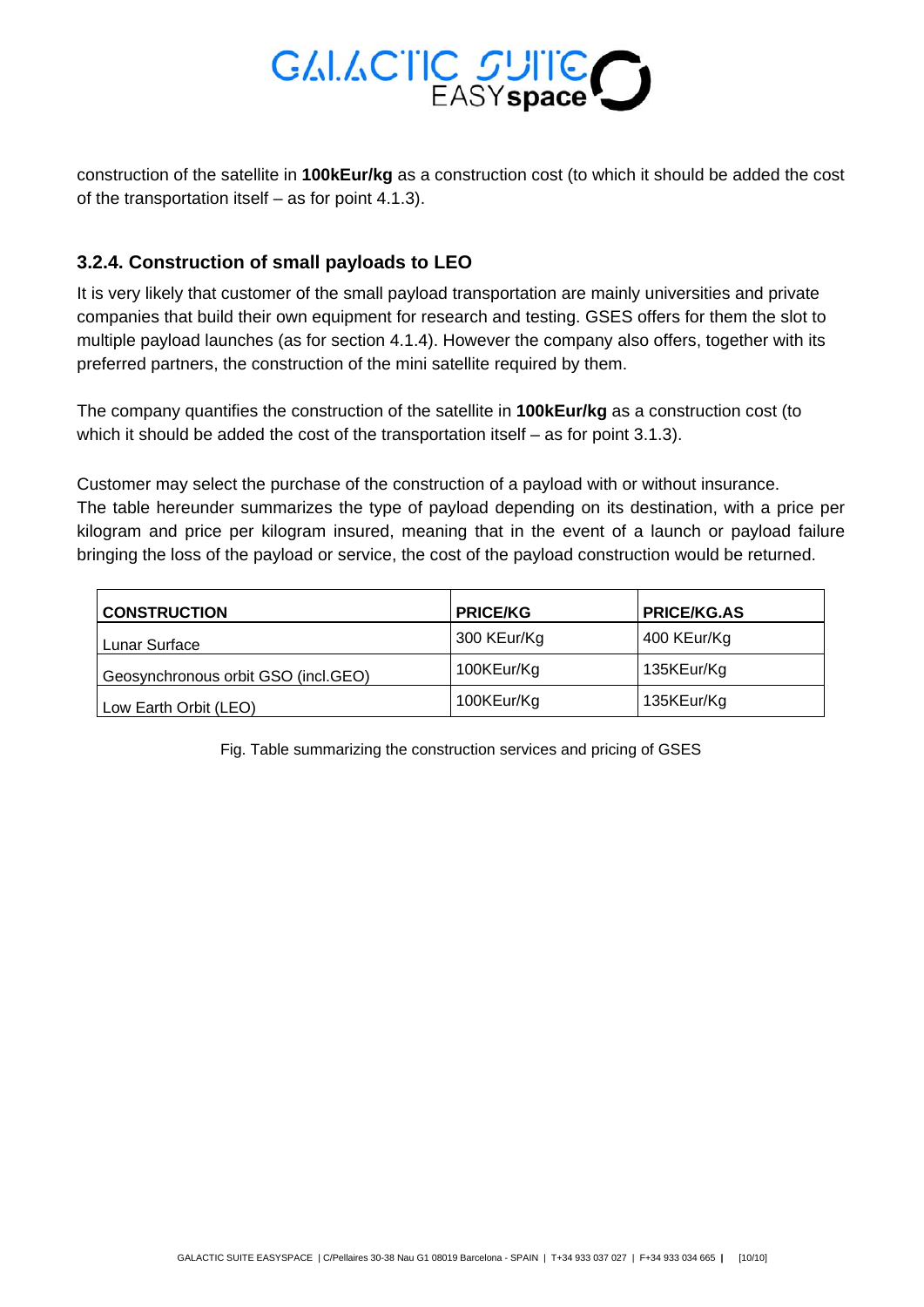### **4. Customers**

#### **4.1. Barcelona Moon Team**

The Barcelona Moon Team is the first customer for GALACTIC SUITE EASY SPACE. This is a mission opportunity for the national industry to win an international technology competition and demonstrate the feasibility of a low cost industry in this new stage.

The \$30 million Google Lunar X PRIZE is an unprecedented competition to challenge and inspire engineers and entrepreneurs from around the world to develop low-cost methods of robotic space exploration. To win the Google Lunar X PRIZE, a privately-funded team must successfully place a robot on the Moon's surface that explores at least 500 meters and transmits high definition video and images back to Earth.

Barcelona Moon Team has set a launch service contract with GALACTIC SUITE EASY SPACE to launch on December 2014 with a Long March 2C CTS2, a very reliable Chinese launcher with two liquid stages and a solid upper stage that will bring a payload of 660kg to a lunar transfer orbit.

#### **4.2. Governments and National Space Agencies**

In recent years the space sector worldwide is undergoing a paradigm shift. With the U.S. as the epicenter of change, since the Augustine report, the governments reorganize its resources to be directed towards more remote missions, leaving other aspects, such as the Low Earth Orbit access, to private companies. Other important factors will join this to help reducing costs of certain missions.

As a consequence, the national agencies will largely be, first in the U.S., then in Europe, in the main customers of launch services for low and medium earth orbit, where GSES partially develops its activity.

#### **4.4. New Actors**

GALACTIC SUITE EASY SPACE estimates the growth of a new players market (small countries, universities, private sector...) who will require smaller, cheaper satellites to service with new applications (search, navigation, Earth observation, communications, interplanetary mining...).

The Company offers this service in particular to the customers that don't have a National Space Agency or an easy access to the manufacturing and launching of payloads.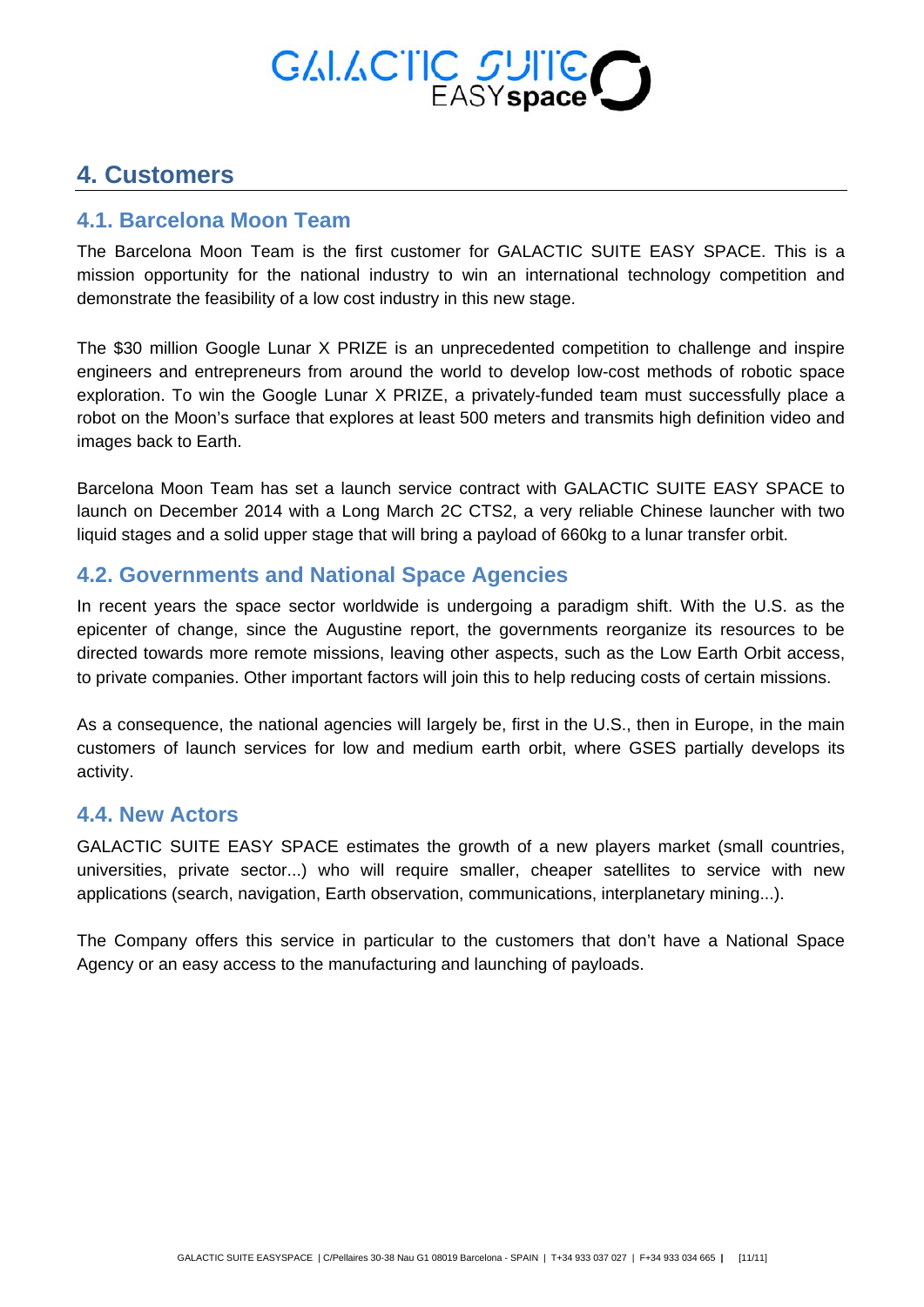# **5. Launch Calendar**

GALACTIC SUITE EASY SPACE will establish, accordingly to the demand, a launch schedule with selected flights within the possibilities offered by its preferred launch service partner, China Great Wall Industry Corporation.

Companies in the consortium will develop the engineering of the complementary equipment to adapt the customer's payload to the selected launcher and, if necessary, the dispensers that release the payloads simultaneously.

GALACTIC SUITE EASY SPACE will receive the customer's payload to be integrated to the complementary equipment, adapters and dispensers, which will be assembled to the launcher already in China. Given the current restrictions imposed by the American regulation "International Traffic in Arms Regulation" (ITAR), only ITAR free payloads will be accepted, thus without American components.

Setting regular launch calendars, the company will largely facilitate the organization of the builders and the operators of satellites, minimizing the times with no activity between the construction of a satellite and its launch. These times represent high costs to the operator for he has to keep paying the teams that will conduct operations after launch.

|                      | 2013 | 2014 | 2015 | 2016 | 2017 | 2018 | 2019 | 2020 | 2021 | 2022 | 2023 |
|----------------------|------|------|------|------|------|------|------|------|------|------|------|
| <b>Lunar Mission</b> | 0    |      | 0    |      | 0    |      |      |      |      |      | 0    |
|                      | 2013 | 2014 | 2015 | 2016 | 2017 | 2018 | 2019 | 2020 | 2021 | 2022 | 2023 |
| <b>GEO Missions</b>  | 0    | 0    |      | 0    |      | 0    |      | 0    |      | 0    |      |
|                      | 2013 | 2014 | 2015 | 2016 | 2017 | 2018 | 2019 | 2020 | 2021 | 2022 | 2023 |
| <b>LEO Missions</b>  | 0    |      | 0    |      | 0    |      |      |      |      |      | 0    |
|                      | 2013 | 2014 | 2015 | 2016 | 2017 | 2018 | 2019 | 2020 | 2021 | 2022 | 2023 |
| Small LEO Missions   | 0    | 0    |      | 0    |      | 0    |      | 2    | 2    |      |      |

Fig. Table summarizing the estimated GSES launches in the next years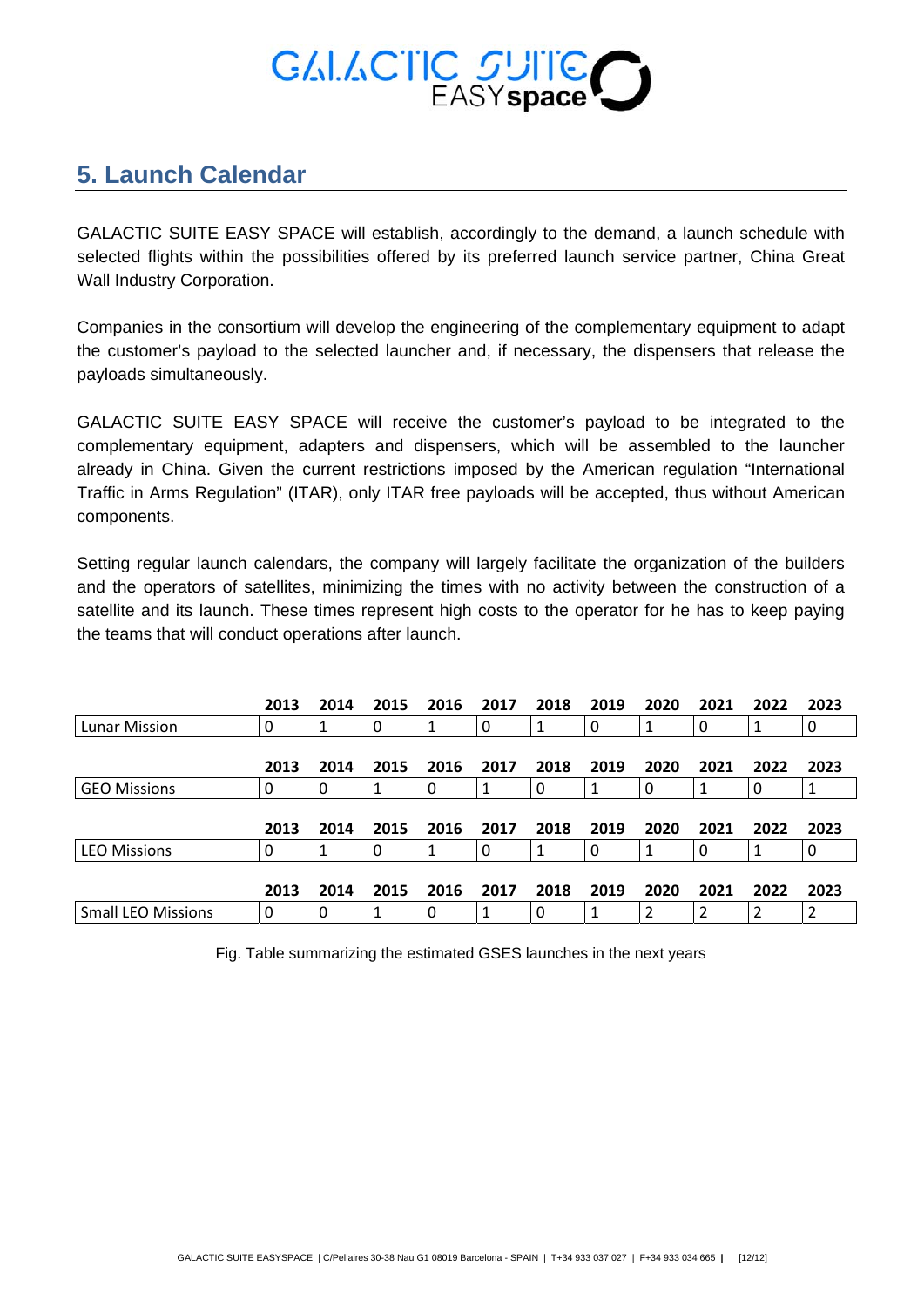# **6. Commercial Agents**

In parallel to the services offered by Galactic Suite Easy Space, both in the transportation area and the construction area, the company also is the commercial agent of some of the firms in the consortium, offering a proactive and fluid relationship between the two parts allowing a faster and more reliable relationship with the customer. China Great Wall Industry Corporation is one of the companies offering its products (both Long March launch services and satellites and satellite services) through Galactic Suite Easy Space.

### **6.1. China Great Wall Industry Corporation**

Since the decade of 1980's, the Long March family of rockets commercializes launches to multiple payloads with higher reliability and a very competitive cost. During the 90's the Long March launchers put into orbit 21 American and European satellites. Since 1999, due to US export control policy, Long March are unable to launch ITAR restricted satellites. Along with Galactic Suite Easy Space other companies have seen a business opportunity in this strict American regulation and since 2005 several unrestricted satellites built in Europe have been launched by Long March.

In this way, Long March launchers have capability for satellite flight missions of various purposes, different masses and diversified orbits:

Low Earth Orbit (LEO) capability up to 9.500 kg

• Depending on the desired orbit and inclination several launchers can be used to provide this service.

Standard Geotransfer Orbit (GTO) capability up to 5.500 kg

- LM-2C: 1.250kg;
- LM-3A: 2.600kg;
- LM-3B: 5.100kg;
- LM-3B/E: 5.500kg;
- LM-3C: 3,800kg;
- LM-4C: 1.400kg

#### **LM-2C**

LM-2C Is 2-stage launch vehicle designed for LEO or SSO Mission. Based on fight proven technology of LM-1 and LM-2, the development of LM- 2C launch vehicle was started in 1970. Since 1975 it has carried out more than 35 successful missions

- Fairing Diameter: 3,35m
- LEO Capability:  $3.850$  kg ( $I=63^\circ$ , h=200km)
- SSO Capability: 1.400 kg (H=600km)

LM-2C/SMA, is a three stage LV, basic LM-2C with three-axis stabilized upper stage, for LEO or SSO Mission

• SSO Capability: 1.900 kg (H=600km)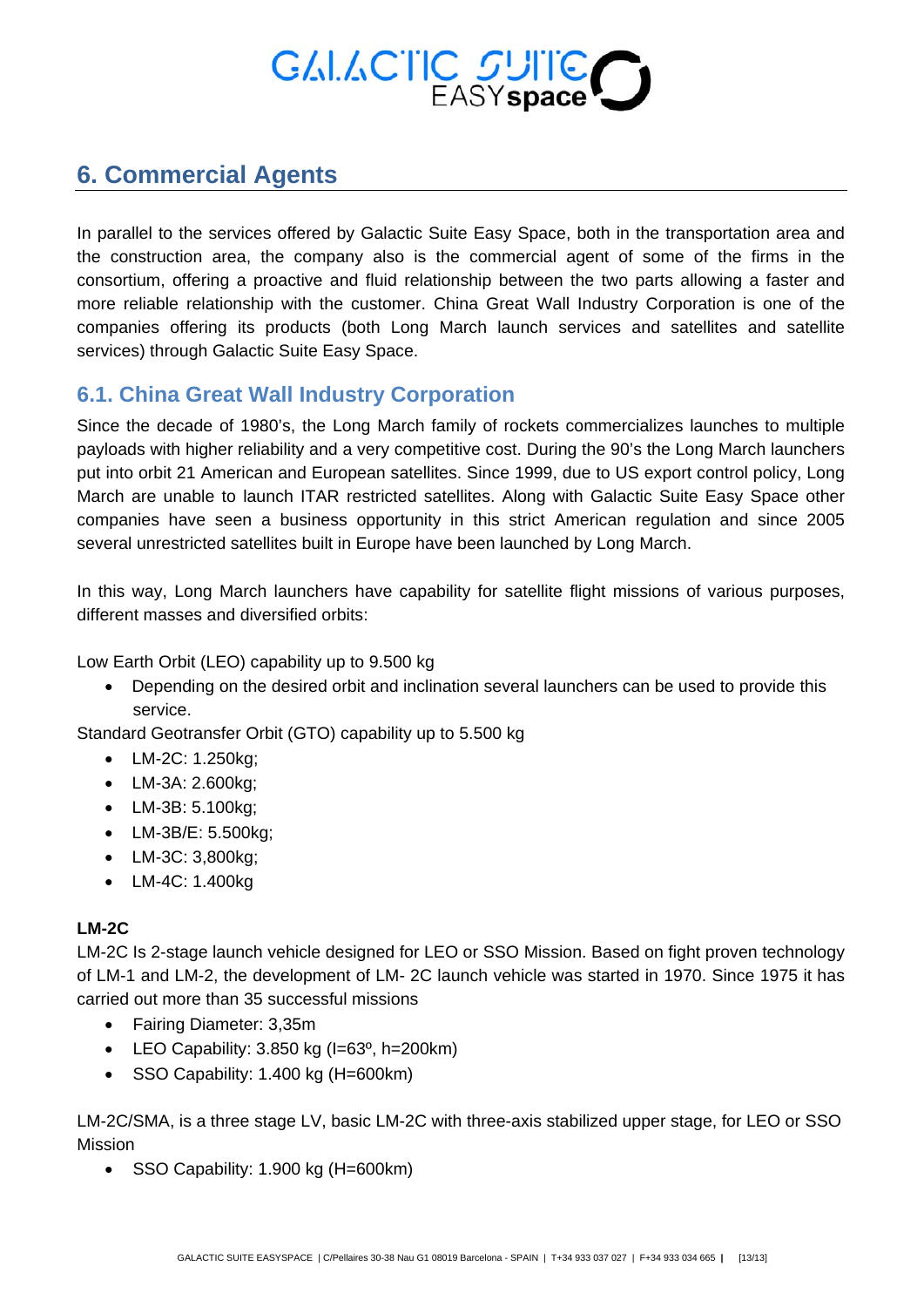

LM-2C/CTS2, a three stage LV, basic LM-2C with a self-spin stabilized upper stage for GTO Mission.

• GTO Capability: 1.250 kg ( $i=28^\circ$ , Hp=200km, Ha=35786km)

#### **LM-2D**

LM-2D is a launcher developed starting in 1990 to meet the demand of LEO and SSO satellites. Starting from 2002, it has demonstrated high reliability, wide application and mature technology, with a total of 11 missions up to 2009, all of them successful.

- Lift-off Mass: 250 tones
- Fairing Diameter: 3,35m
- Length: 41m
- SSO Capability: 1.300 kg (H=645km)

#### **LM-2F**

LM-2F is a launcher based on the LM-2E starting in 1986 and it is mainly used for manned flight. Its non manned maiden flight was in 1999. In October 2003 launched the Shenzhou 5, the first manned Chinese space craft. In September 2008, Shenzhou 7 saw China's first space walk.

#### **LM-3A**

LM-3A is a 3-stage launch vehicle developed on the basis of LM-3 and LM- 2C. Its third stage is powered by cryogenic propellants --- liquid hydrogen and liquid oxygen. It is mainly used for launching spacecraft to GTO missions. Since then it has successfully accomplished 17 launches.

- Lift-off Mass: 241 tones
- Fairing Diameter: 3,35m
- Length: 52,5m
- GTO Capability: 2.600kg

#### **LM-3B**

LM-3B is the most powerful launch vehicle in Long March fleet based on LM- 3A as its core stage with four liquid boosters strapped on the first stage. The development of LM-3B has been made upon good heritage of mature and flight proven technology of Long March family of launch vehicles. Its GTO capacity is 5,100kg.

LM-3B/E launch vehicle is developed on the basis of LM-3B, increasing the GTO capacity up to 5,500kg. LM-3B/E has nearly the same configurations with LM-3B except its enlarged core stage and boosters. On May 14, 2007, the flight of LM-3B/E was performed successfully, accurately sending the NigcomSat-1 into pre-determined orbit.

LM-3B (\*LM-3B/E)

- Lift-off Mass: 426 tones (\*459 T)
- Fairing Diameter: 4,00m (\*4,20m)
- Length: 54,8 m (\*56,3m)
- GTO Capability: 5.100kg (\*5.500 kg)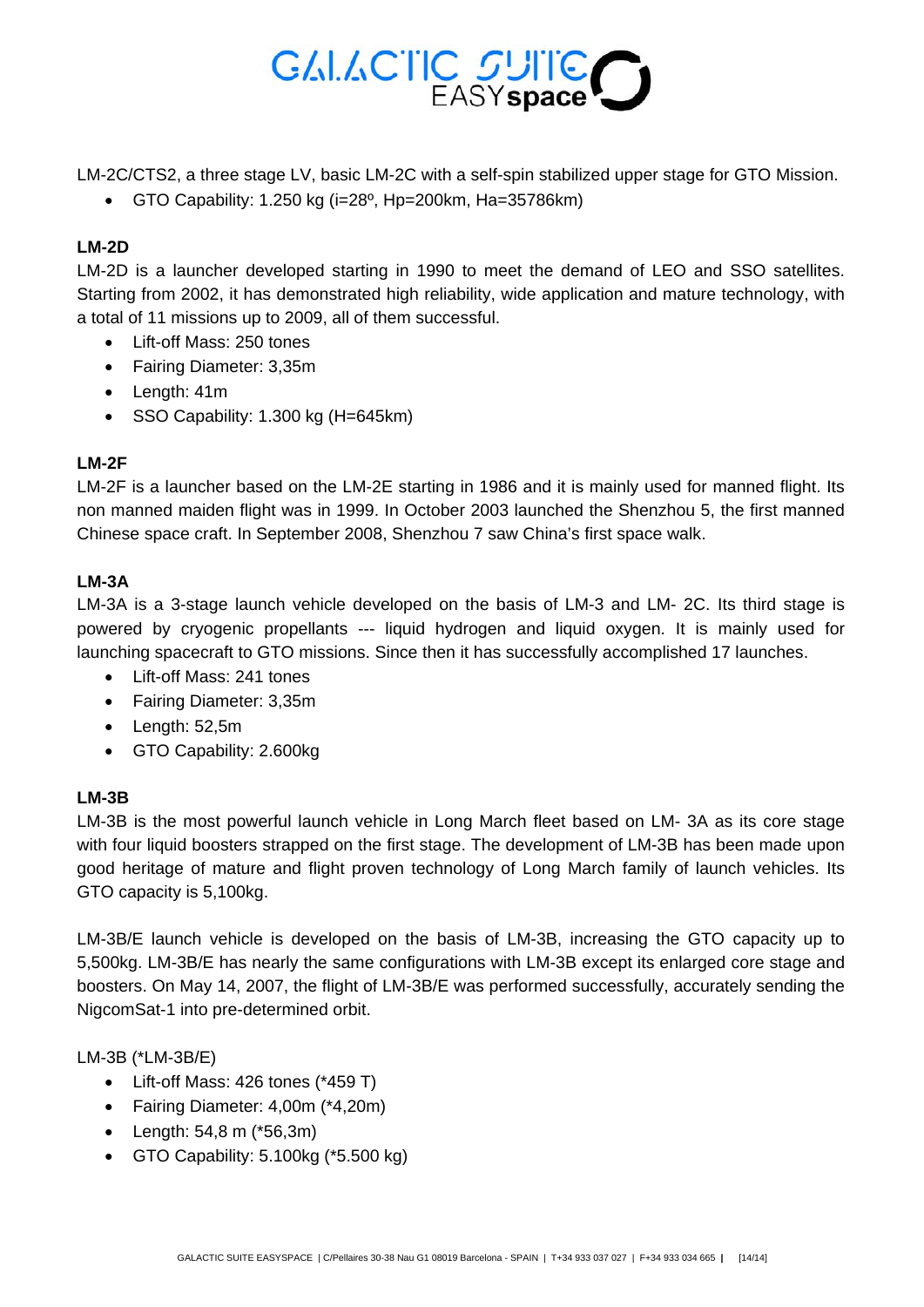

#### **LM-3C**

LM-3C is a three-stage launch vehicle, which takes the mature LM-3A as the core stage with 2 strapon boosters. The only difference between LM-3C and LM-3B is the number of the strap-on boosters It did its first flight in 2008. Since then it has accomplished 6 launches, all of them successful. It is mainly used for launching spacecraft for GTO mission.

- Lift-off Mass: 343 tones
- Fairing Diameter: 3.35 m
- Length: 54.8 m
- GTO Capability: 3.800 kg

#### **LM-4**

LM-4 served as a back-up launch vehicle for LM-3 to launch China's communications satellites. After the successful launch of China's first DFH-2 communications satellites by LM-3, the main mission of the LM-4 was shifted to launch sun-synchronous orbit meteorological satellites.

- Lift-off Mass: 249 tones
- Fairing Diameter: 3.35 m
- Length: 41,9 m
- SSO Capability: 1.500 kg